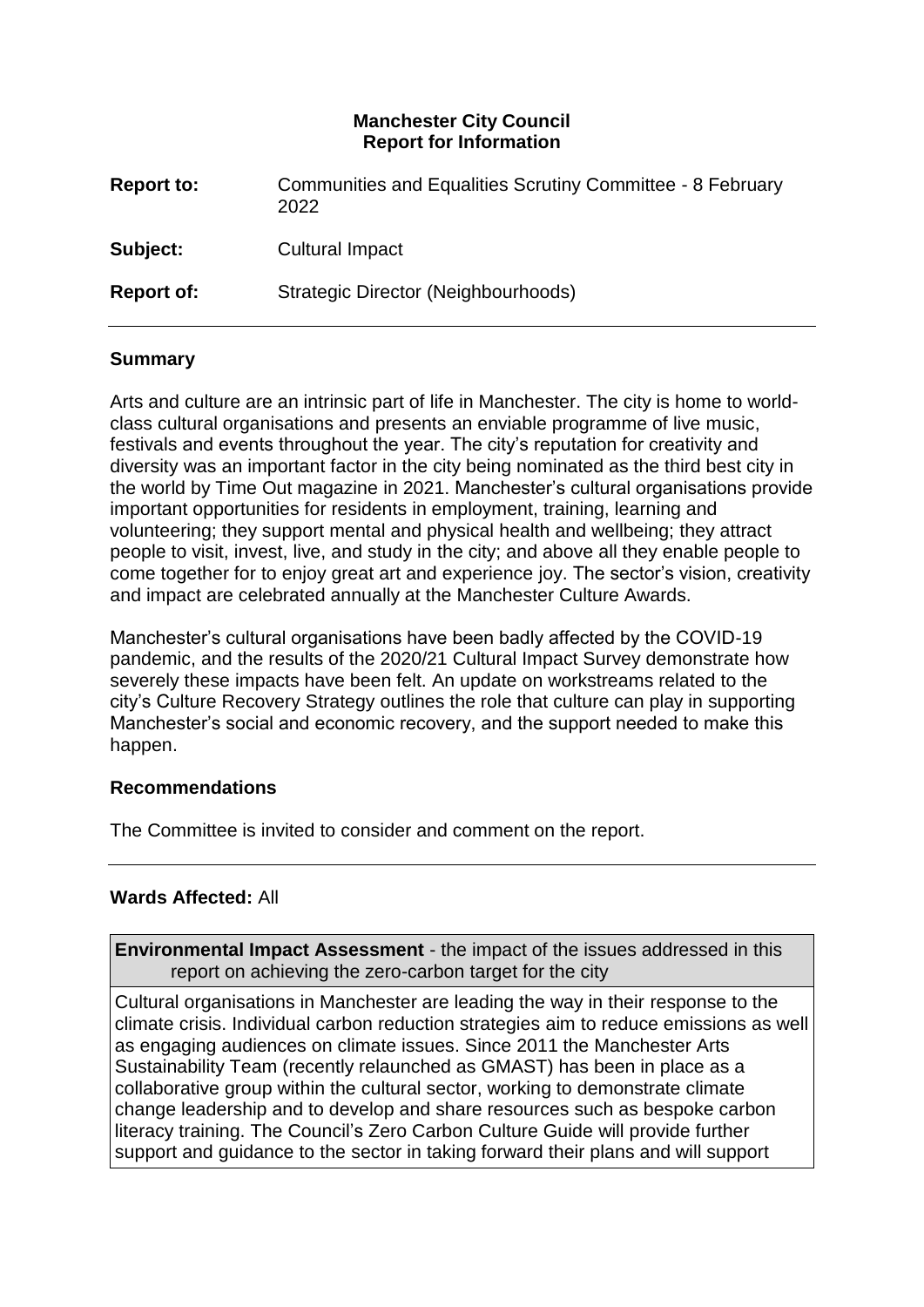formal requirements for Council-funded organisations to reduce their carbon emissions as part of funding agreements.

| <b>Manchester Strategy outcomes</b>                                                                                        | Summary of how this report aligns to the OMS                                                                                                                                                                                                                                                                                                                                                                                                                                                                                               |  |  |
|----------------------------------------------------------------------------------------------------------------------------|--------------------------------------------------------------------------------------------------------------------------------------------------------------------------------------------------------------------------------------------------------------------------------------------------------------------------------------------------------------------------------------------------------------------------------------------------------------------------------------------------------------------------------------------|--|--|
| A thriving and sustainable city:<br>supporting a diverse and<br>distinctive economy that creates<br>jobs and opportunities | The city's cultural offer is an intrinsic part of the<br>economic and social life of Manchester and is<br>interconnected with the hospitality sector and night-<br>time and visitor economies. Manchester was<br>recently identified as the third best city in the world<br>by Time Out, with reference to the city's cultural<br>and creative scene. The cultural sector has been<br>under huge pressure with COVID-19 restrictions<br>and the Manchester Culture Recovery Plan sets out<br>a strategy for stabilisation and stimulation. |  |  |
| A highly skilled city: world class<br>and homegrown talent sustaining<br>the city's economic success                       | The cultural and creative industries sector employs<br>a wide variety of staff, freelancers, and creative<br>practitioners. The strength of Manchester's highly<br>skilled talent pool is a key feature in the city's<br>attractiveness for inward investors. The sector<br>generates a wide range of projects and<br>programmes that nurture the talent and skills of the<br>city's residents, provide pathways into the sector<br>and support access to employment.                                                                      |  |  |
| A progressive and equitable city:<br>making a positive contribution by<br>unlocking the potential of our<br>communities    | The cultural sector delivers entry-level jobs and<br>levels up educational achievement for residents. It<br>also provides a range of opportunities for training,<br>volunteering and learning. The Culture Recovery<br>Plan identifies the need for the sector to recover<br>and support inclusive growth.                                                                                                                                                                                                                                 |  |  |
| A liveable and low carbon city: a<br>destination of choice to live, visit,<br>work                                         | Manchester has a world-leading cultural offer for<br>residents and visitors to access. It adds to the<br>vibrancy of the city centre, providing key visitor<br>attractions which engage local people and connect<br>to the city's schools and education offer. It brings<br>neighbourhoods together in mutual understanding<br>and proudly showcases the diversity in our<br>communities. Cultural organisations are showing<br>individual and collective leadership in response to<br>the climate crisis.                                 |  |  |
| A connected city: world class<br>infrastructure and connectivity to<br>drive growth                                        | Culture plays a vital role in making Manchester an<br>internationally regarded city, supporting our visitor<br>economy. In response to the pandemic, the cultural<br>sector has moved significant elements of delivery to<br>a digital format, increasing opportunities for people<br>both within and outside Manchester to engage in<br>creative content and activities.                                                                                                                                                                  |  |  |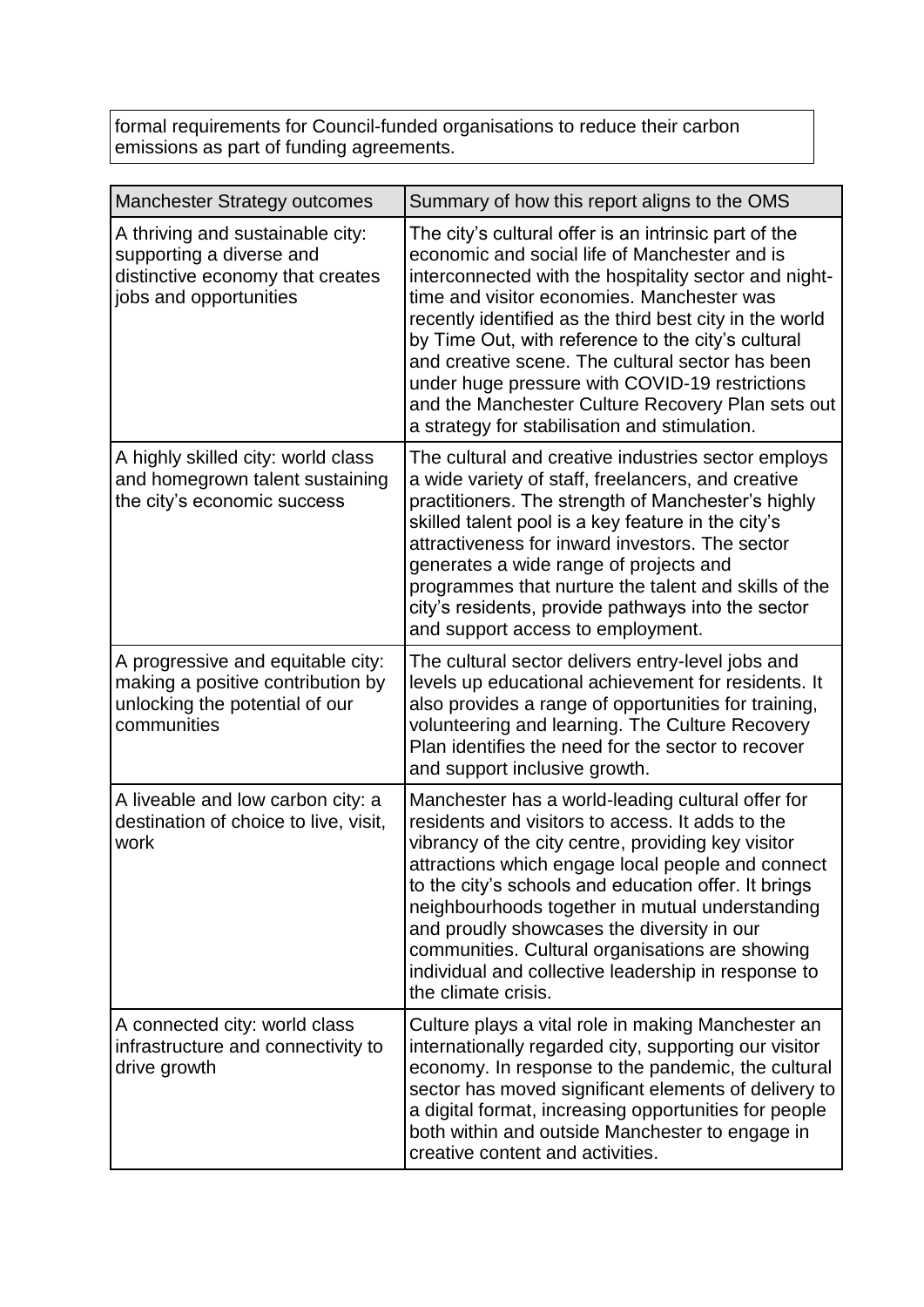#### **Contact Officers:**

Name: Fiona Worrall Position: Strategic Director (Neighbourhoods) Telephone: 0161 234 3926 E-mail: [fiona.worrall@manchester.gov.uk](mailto:fiona.worrall@manchester.gov.uk)

Name: Dave Moutrey Position: Director of Culture E-mail: [Dave.Moutrey@homemcr.com](mailto:Dave.Moutrey@homemcr.com)

Name: Neil MacInnes Position: Head of Libraries, Galleries and Culture Telephone: 07717 435 204 E-mail: [neil.macinnes@manchester.gov.uk](mailto:neil.macinnes@manchester.gov.uk)

Name: Sarah Elderkin Position: Policy and Programmes Manager (Culture) Telephone: 07795 050434 E-mail: [sarah.elderkin@manchester.gov.uk](mailto:sarah.elderkin@manchester.gov.uk)

Name: Louise Lanigan Position: Principal Resources and Programmes Manager (Culture) Telephone: 07949 598292 E-mail: [louise.lanigan@manchester.gov.uk](mailto:louise.lanigan@manchester.gov.uk)

#### **Background documents (available for public inspection):**

The following documents disclose important facts on which the report is based and have been relied upon in preparing the report. Copies of the background documents are available up to 4 years after the date of the meeting. If you would like a copy please contact one of the contact officers above.

"Economic Recovery of the City's Cultural Sector" Report to Economy Scrutiny Committee, 8 October 2020

"Support for the culture sector in response to the impact of the COVID-19 pandemic" Report to Communities and Equalities Scrutiny Committee, 11 March 2021

"Support for the culture sector in response to the impact of the COVID-19 pandemic" Report to Communities and Equalities Scrutiny Committee, 22 June 2021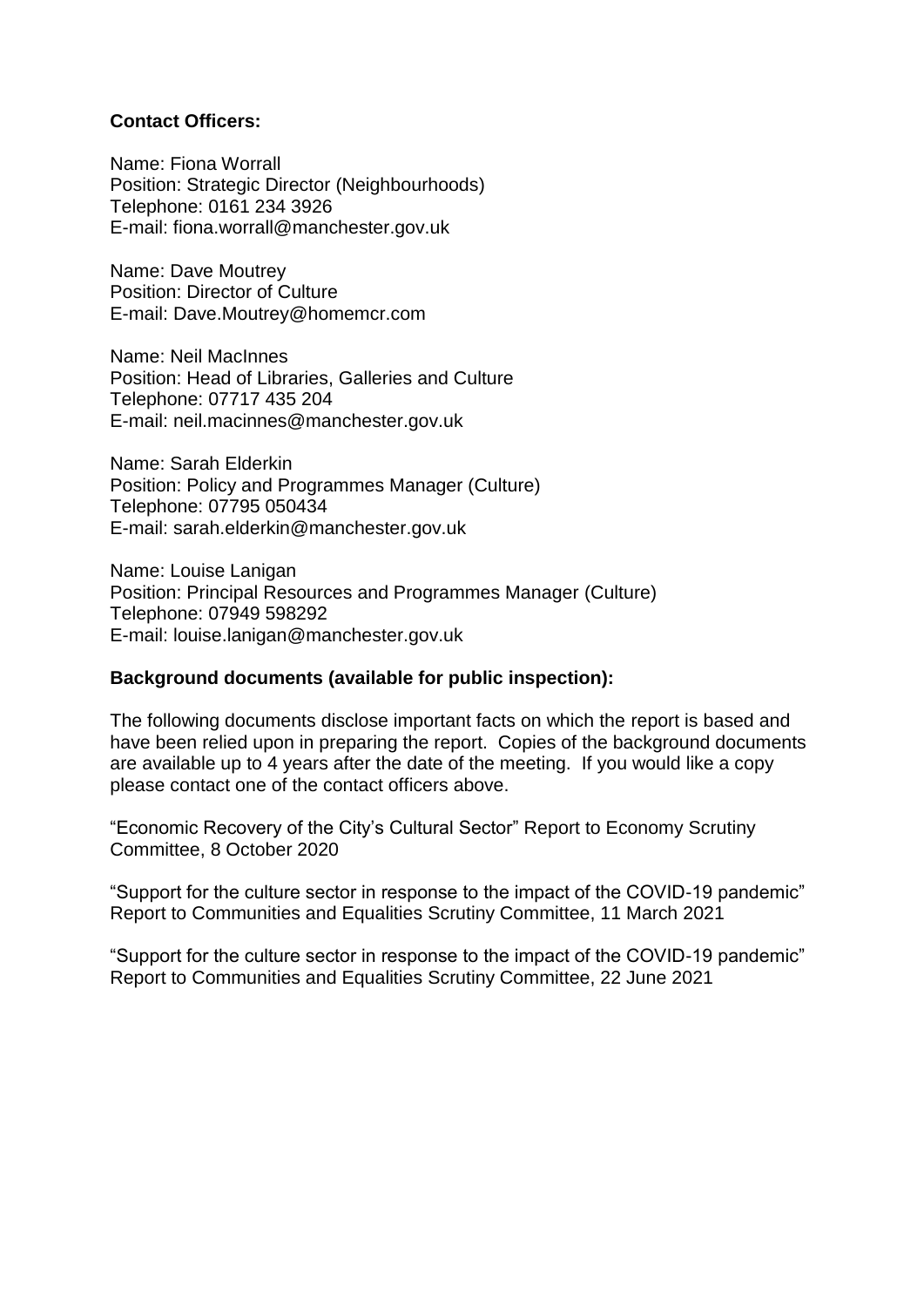## **1.0 Introduction**

- 1.1 Arts and culture are an intrinsic part of life in Manchester. The city is home to world-class cultural organisations and presents an enviable programme of live music, festivals and events throughout the year. The city's reputation for creativity and diversity was an important factor in the city being nominated as the third best city in the world by Time Out magazine in 2021. Manchester's cultural organisations provide important opportunities for residents in employment, training, learning and volunteering; they support mental and physical health and wellbeing; they attract people to visit, invest, live, and study in the city; and above all they enable people to come together to enjoy great art and experience joy. The sector's vision, creativity and impact are celebrated annually at the Manchester Culture Awards.
- 1.2 The 2019/20 Council's Cultural Impact Survey, reported to this Committee in March 2021, demonstrated the pre-pandemic impacts of arts and culture in the city. Using methodology created by Ekosgen it was estimated that the city's cultural organisations generated a total of 4,397 Full Time Equivalent jobs and an estimated economic impact of £283.2million GVA. The estimated Social Value in the same year was £8.7million. These figures illustrate the substantial impact of arts and culture and the importance of the Council continuing to support recovery.
- 1.3 Manchester's cultural organisations have been badly affected by the COVID-19 pandemic. The report to this Committee in March 2021 outlined these impacts in detail along with the range of emergency and recovery support put in place at the time. Throughout the last year the city's culture sector has continued to show exceptional resilience and creativity in responding to the pandemic. Organisations have continued to deliver great art, to provide faceto-face and online support to their participants, which include vulnerable groups, and to reset their strategies and priorities in what continue to be uncertain times.

## **2.0 Cultural Impact Survey 2020/21**

- 2.1 The Cultural Impact Survey is an annual survey on the economic and social impact of Manchester's cultural organisations. It is open to all cultural partners which are either based in Manchester or deliver most of their work in the city, and it is compulsory for Council-funded organisations. The data generated creates a resource and an advocacy tool for the Council and the cultural sector, and this year's findings illustrate the impacts of the COVID-19 pandemic.
- 2.2 A total of 47 organisations completed the survey for 2020/21, providing a robust set of data for the main period of COVID-19 restrictions and impacts. 39 of these organisations had also responded in 2019/20, and this repeat cohort has been used to illustrate any patterns and changes in the 2020/21 data when compared with pre-pandemic activities.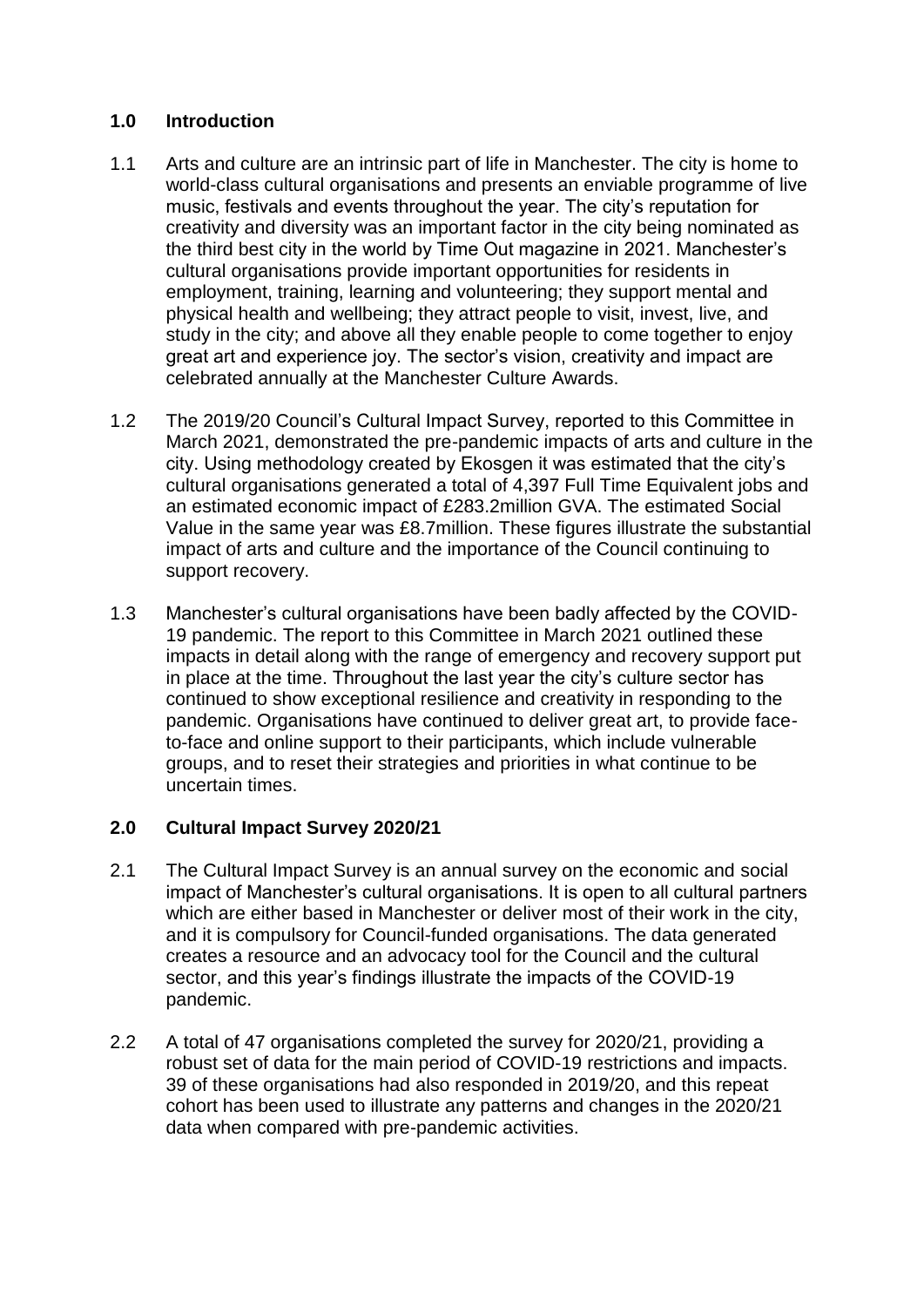## Funding and Income

- 2.3 The total combined income of the 47 organisations that completed the 2020/21 survey was £75 million. Among the repeat cohort of organisations this represents a decrease of 28% compared with 2019/20. Whilst public sector income has remained relatively stable, and has included emergency and recovery support grants, the pandemic has had a substantial impact on other income streams.
- 2.4 Among the repeat cohort of organisations, Earned Income fell by 89% between 2019/20 and 2020/21. This is largely due to cultural venues having to close due to the COVID-19 restrictions in place at the time, meaning that many of the regular income streams such as catering, retail and venue hire were unavailable. Private sector income also decreased, but to a lesser extent at 17%, representing pressures on the wider economy and in securing grants, donations and sponsorship.

Reach

- 2.5 Overall footfall to cultural venues in 2020/21 was 383,160. Of the repeat cohort of organisations, this represents a 94% decrease compared to 2019/20. There were 1,731 productions and commissions in Manchester during the year – an 84% decrease on pre-pandemic - and there were 265,194 people at in-person audiences – a decrease of 95%. These figures evidence the impacts of venue closures and the effects of social distancing restrictions once venues reopened to audiences.
- 2.6 Whilst the number of digital artistic products and broadcasts and related audiences reduced this year, the number of organisations creating digital artistic products rose by 69% and the number of organisations broadcasting content increased by 21% - evidencing the move towards online delivery throughout the pandemic.

#### Engagement and Participation

- 2.7 The total number of participants in 2020/21 was 298,187, a decrease of 64% based on the repeat cohort of organisations. The total number of sessions were 29,713, which is a reduction of 32%. These figures include both inperson and online engagement activities.
- 2.8 At the height of the COVID-19 restrictions, all face-to-face activities were suspended, with organisations moving to online delivery where possible. This meant that many activities were able to continue, and many of the vulnerable groups which are supported by the city's cultural organisations continued to receive support during pandemic restrictions. In some cases, this included raising funds for digital equipment and data to support participants with little access to on-line resources to be able to continue to take part. This was a lifeline for some in reducing isolation and supporting their mental health.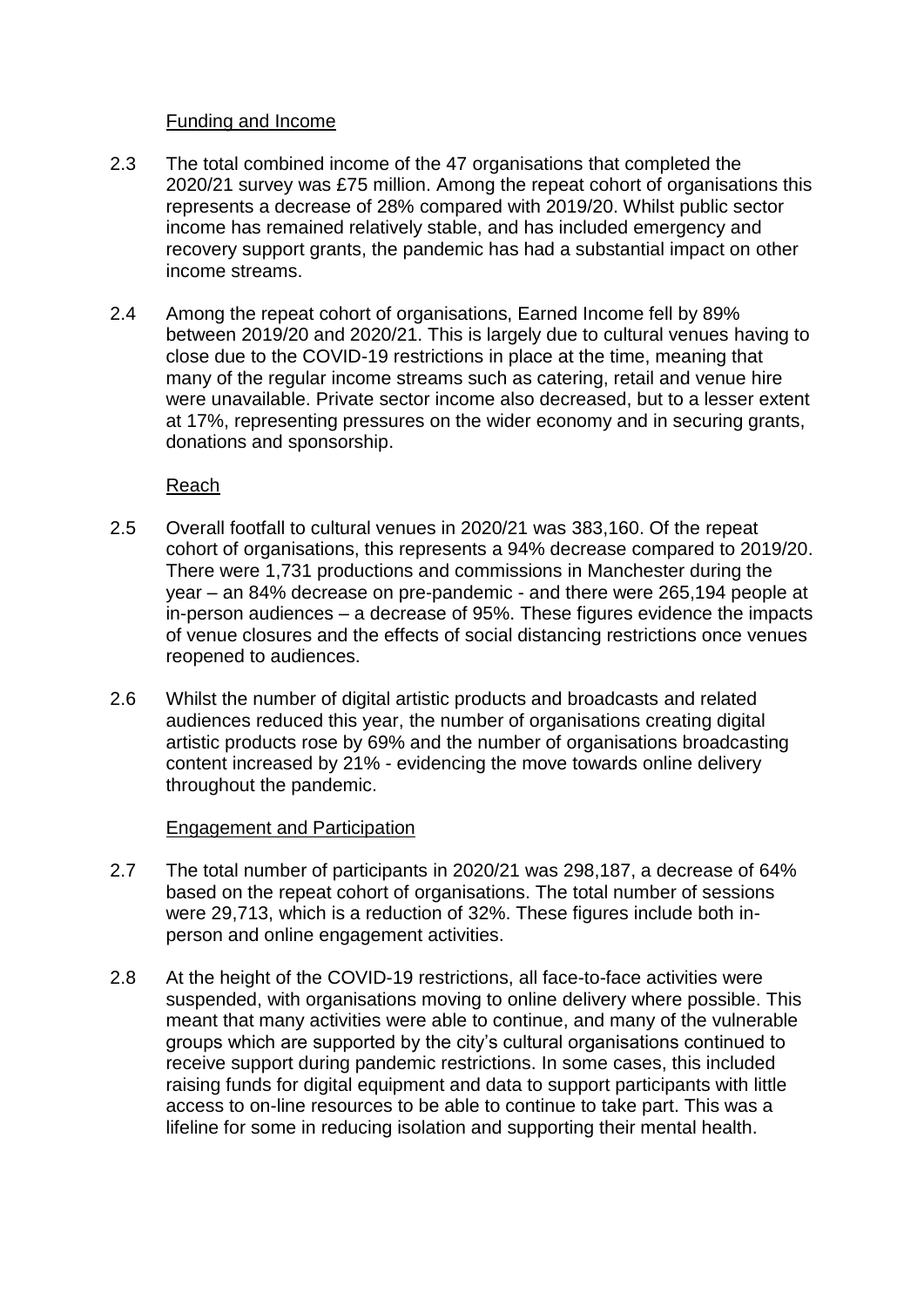2.9 The value and innovation stimulated by the enforced use of digital and smallscale face-to-face work during the pandemic is influencing practice going forward. For example, many organisations have increased and improved their pre-pandemic digital offer and resources, have started to offer 'hybrid' access, which combines in person and virtual engagement at the same time, and also re-affirmed the benefits of small group face to face work in local settings.

## Volunteers

2.10 The total number of active volunteers in 2020/21 was 2,359, representing a 26% reduction on last year. The number of hours volunteered was 22,365, of which 17,215 hours were volunteered by board members. Overall volunteer hours reduced by 87%, due to the number of roles which are usually delivered in-person. However, the total number of hours volunteered by board members increased by 62% - demonstrating how the boards of cultural organisations stepped up to provide additional capacity to support their organisations through the pandemic.

## Zero Carbon

2.11 A total of 434 employees across 30 organisations have received training in Carbon Literacy from an accredited trainer. This represents a 33% increase in trained employees and 59% increase in organisations with trained employees on last year. 43% of the organisations that completed the 2020/21 survey have a carbon reduction plan in place. This data demonstrates the culture sector contribution to the city's priority around climate change, with many of the organisations being members of GMAST.

#### Health and Wellbeing

- 2.12 There is a substantial and growing body of research which shows that arts and culture support good health and wellbeing, whilst therapeutic arts activities can provide respite from certain medical conditions, and aid recovery. The Culture Team introduced some new questions focussing on health and wellbeing within the 2020/21 survey.
- 2.13 66% of the organisations completing the survey said that they delivered activities with a health and wellbeing focus during 2020/21. 90% of these organisations delivered engagement and participation sessions, 39% created productions and commissions, and 32% delivered therapeutic activities. A total of £1.57million was secured by the organisations to deliver health and wellbeing related projects. This data demonstrates that cultural organisations deliver a broad range of activities that support physical and mental health and the management of health conditions.

#### **Schools**

2.14 68% of Manchester schools engaged with cultural organisations during 2020/21 – a 32% decrease compared to 2019/20. There were also decreases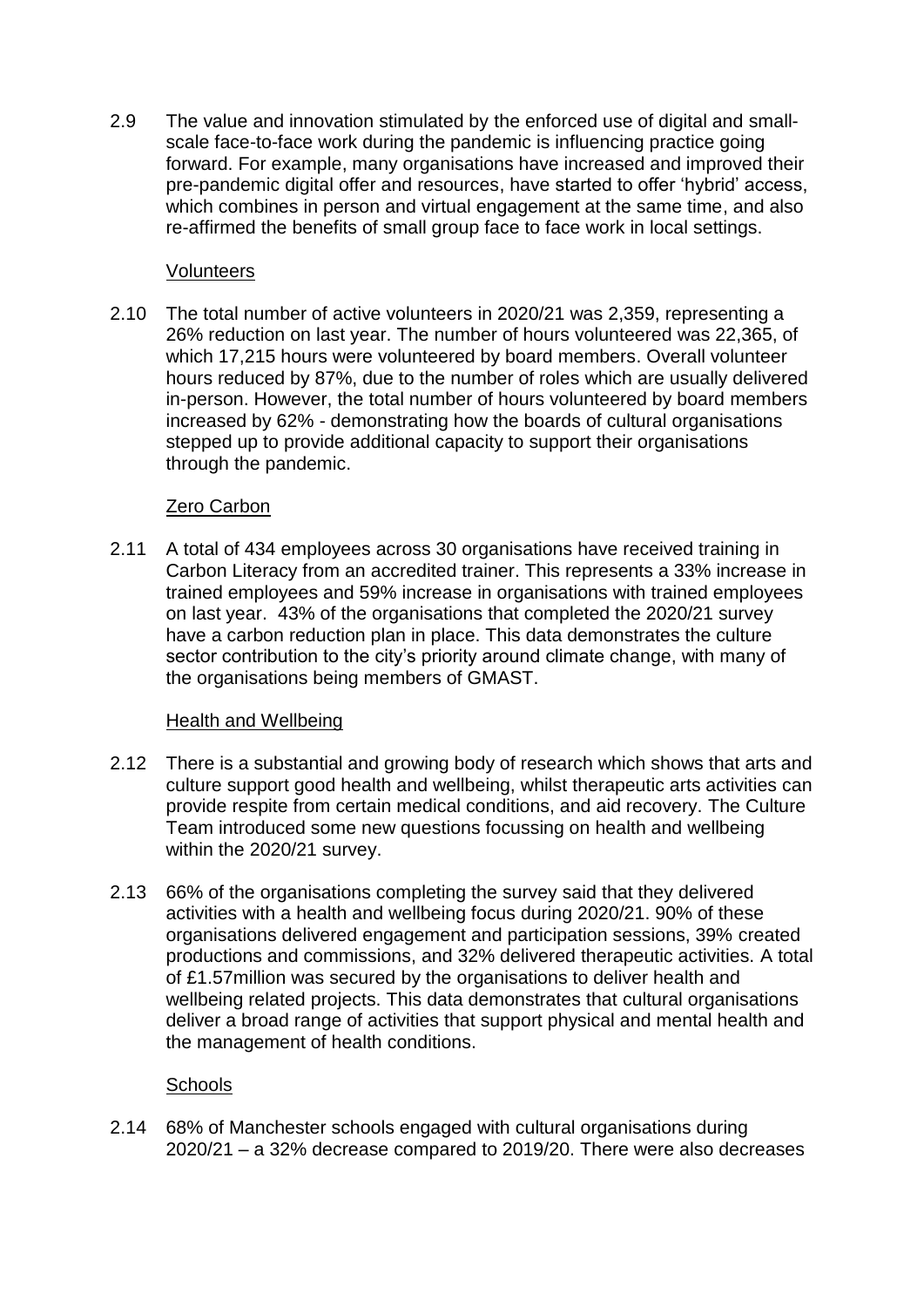across participants, sessions and engagements for school activities, demonstrating the impact of the COVID-19 pandemic.

- 2.15 Manchester's Cultural Education Partnership, MADE, whose launch coincided with start of the pandemic in February 2020, has continued to develop and grow despite difficult circumstances. MADE brings together partners from across culture, formal and informal education, training and employment, to ensure that high quality creative experiences support children and young people's education, aspiration and enjoyment. In their first year MADE delivered 27 participation projects, engaging 18 schools to use creative activity to support delivery of subjects across the National Curriculum and to explore and promote careers available in the cultural and creative sector. The partnership also established a Youth Voice programme for 'Creative Influencers' aged 10-21 and delivered on-line projects during lockdown, as well as producing a new digital resource in the MADE website, which can be viewed at www.mademcr.org.
- 2.16 A number of MADE partners successfully accessed funding through Arts Council England's Cultural Recovery Fund, which was pooled to support this activity.

#### Employment and Skills

- 2.17 The cultural sector plays a major role in supporting a diverse and distinctive economy that creates jobs and opportunities, supports skills development and promotes talent. Due to the nature of the work, arts and culture generates a substantial number of freelance opportunities across a range of artistic, creative and technical roles. The COVID-19 pandemic has had severe impacts on the freelance community, and the survey showed a 38% reduction in the number of freelancers contracted during the year. It is a priority for the sector to explore ways to retain and continue to invest in freelance talent and to continue to benefit from this creative and artistic expertise. The pandemic also meant that far fewer organisations were able to support internships, apprenticeships and work experience placements than in normal years.
- 2.18 Whilst the survey indicated that employee levels have not reduced where this might have been expected, it is perhaps reflective of the use of the Government's Employment Retention Scheme by cultural organisations to retain staff over the first 12 months of the pandemic. Officers are aware of redundancies in the sector, especially in autumn 2020. It will be interesting to track the impact of employment levels into the next survey period.
- 2.19 This year the Culture Team introduced some new questions around the Real Living Wage to the survey. A total of 85% of the organisations responding confirmed that they pay staff the Real Living Wage or higher, and 17% are accredited Real Living Wage employers.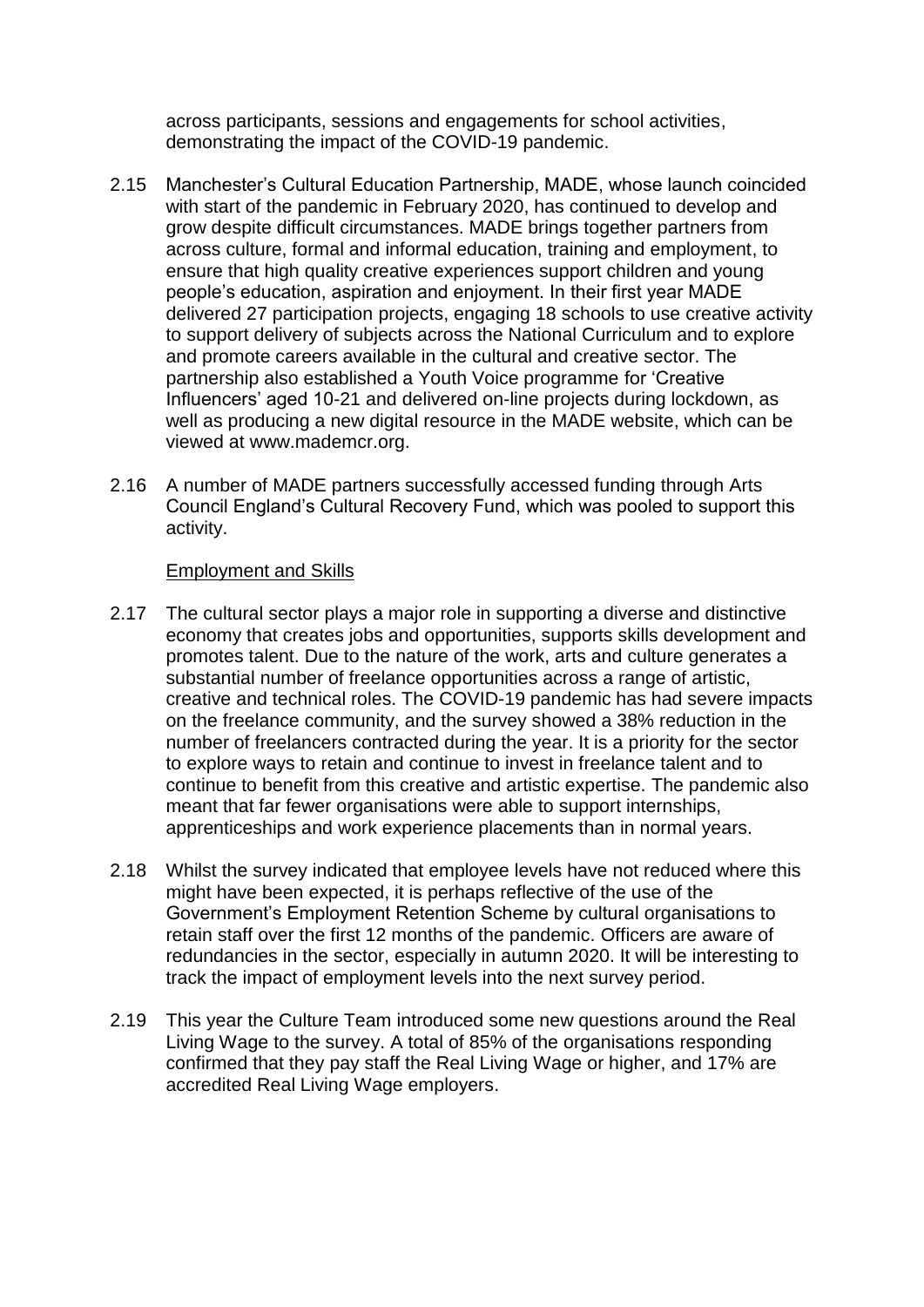## Economic impact and social value

2.20 The methodology used to calculate economic impact and social value cannot be applied during periods of pandemic restrictions when in-person attendance has been restricted. It is therefore not possible to calculate economic impact and social value for 2020/21.

## **3.0 Manchester Culture Awards 2021**

- 3.1 The Manchester Culture Awards were introduced in 2018 to celebrate and profile arts and cultural activity in Manchester. The initiative highlights the artistic achievements and inter/national reputation of arts and culture in the city, as well as the sector's positive contributions across the city's agendas; economic, social, education and health impacts.
- 3.2 Following a break in 2020 due to the pandemic, the third Culture Awards took place in November 2021 with the additional aims of championing the 'city is open' messaging, recognising the sector's support of residents, artists/freelancers during this challenging time and providing opportunity for sector partners to come together safely and connect and reflect.
- 3.3 Almost 300 nominations were received, and the awards celebrated 62 finalists and winners from across a range of artforms and heritage and from small, medium and large organisations - as well as individuals. This reflects Manchester's distinctive, dynamic creative scene and vibrant history of cultural innovation and collaboration, with major cultural institutions sitting alongside a rich mix of smaller organisations.
- 3.4 The 2021 awards invited nominations for work across 2 years (2019/2020 and 2020/2021) as the initiative did not take place in 2020. Also, two new categories were introduced for 2021 – Creative Care in Covid for an organisation and for an individual, designed to recognise those that reached out, connected with people, offered support, and collaborated to make a difference during the pandemic.
- 3.5 A digital copy of the 2021 Manchester Culture Awards Programme has been circulated as an Appendix to this report, which demonstrates the excellence and diversity of activity and partners that support culture and creativity in Manchester.

## **4.0 Cultural Recovery**

- 4.1 The Cultural Sector has been one of those most severely impacted by the COVID-19 pandemic, national lockdowns, local restrictions and operational challenges. The Council has been aware of the issues and challenges faced by the sector, and the Culture Team has been in regular contact with industry groups and bodies and with individual cultural companies and venues.
- 4.2 The results from the 2020/21 Cultural Impact Survey reflect the loss of income experienced by the sector and the success of some organisations in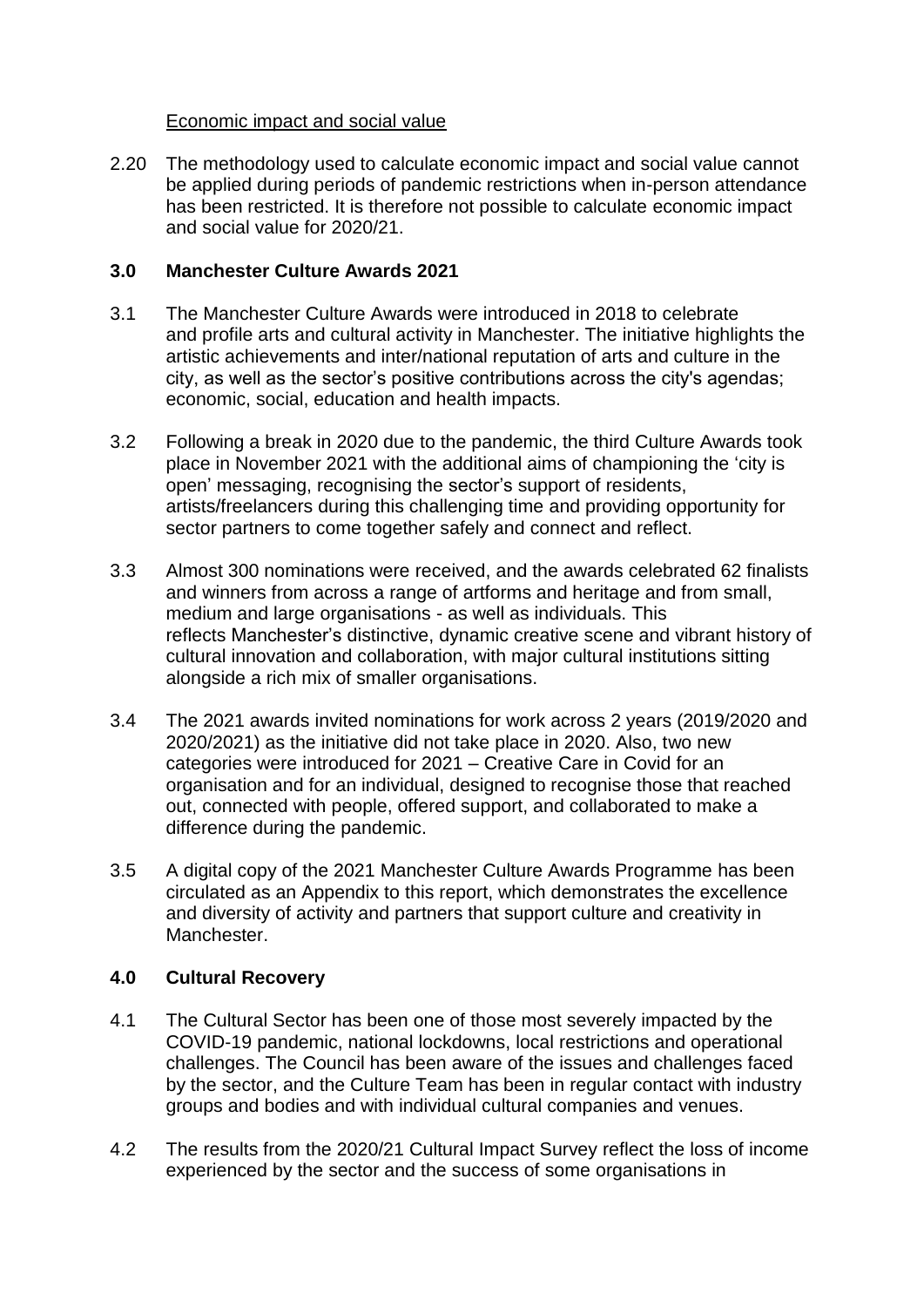Manchester in accessing the Government's support through the Cultural Recovery Fund.

- 4.3 The use of furlough though the Government's Coronavirus Job Retention Scheme has made an important contribution to cultural organisations being able to retain staff over the last two years although some companies have need to restructure their teams and make redundancies in order to secure their viability as the impact of the pandemic continues to be felt.
- 4.4 Freelancers have been especially impacted and there are high levels of freelance employment in the creative and cultural sector. Across the wider creative industries sector, the freelance rate compared to permanent staff is even higher, with over 80% reported amongst film and broadcast industries.

## Cultural Hardship Fund for Freelancers

- 4.5 With the benefit of a generous donation from the Savannah Wisdom Foundation with funding from B&M Retail PLC, a £500,000 Cultural Hardship Fund for Freelancers was launched in January 2021, awarding grants of £1,500 to individual freelancers that were either Manchester residents or GM residents able to evidence that they worked in the sector in Manchester and who were facing financial hardship having lost work as a result of the pandemic. When applications closed in March 2021, 330 applications had been received and grants were awarded to 206 Manchester and Greater Manchester based freelancers. Analysis of the scheme included a survey of successful applicants to assess the impact and reach of the grant support provided. The survey results also provided some insights into the make-up of the freelance workforce and the varied portfolio careers that exist in the sector.
	- Applications covered 65 different freelance roles within the Culture & Creative Industries
	- 43% of applicants held more than one role within the Culture & Creative Industries
	- The sector most represented was Live Music, followed by Theatre, and Music/Music Recording.
	- Music related roles accounted for 40% of applications to the fund
	- Musicians made up a significant percentage of applications and those with a job role of musician received the largest number of awards from the fund.
- 4.6 When asked in the survey, all respondents felt that the grant had made a difference to their personal circumstances and freelance enterprise. For some people this meant a breathing space to organise finances and plan next steps or enabled them to avoid/repay debt accrued during the pandemic. For 14% of respondents, the grant enabled them to continue to invest in their careers in the Cultural & Creative Industries sector. 22% of respondents spoke about the positive impact that receiving the grant had on their mental health, reducing their anxiety around finances and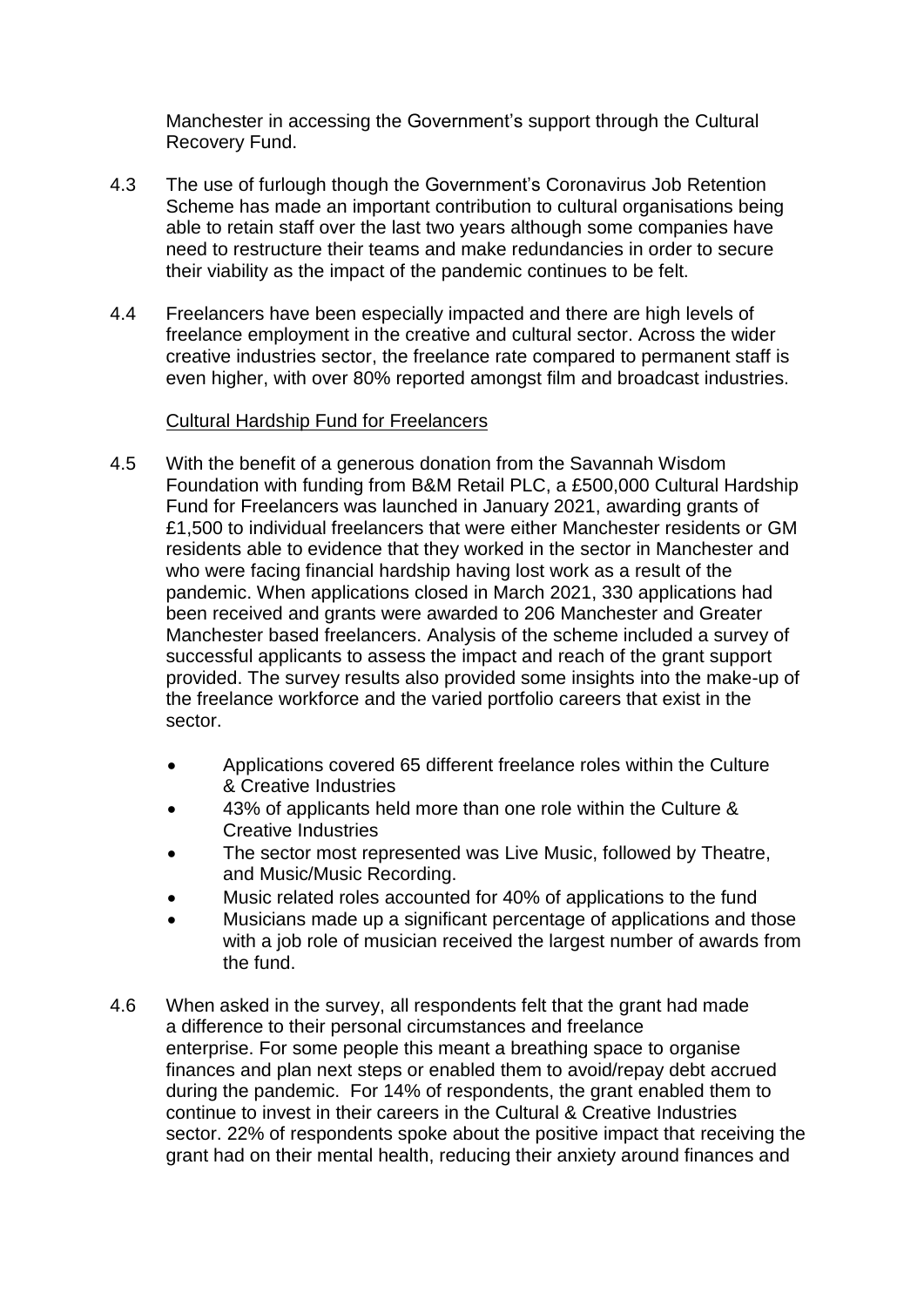helping them feel valued within their industry.

4.7 When asked about the impact of the grant on their work, 50% of respondents felt that the grant had a positive impact on their work in the sector. 19% said the grant had enabled them to return to or continue their work in the Cultural & Creative Industries sector, with 20% able to invest further in developing their freelancing business and/or skills. 11% described the grant as bringing them a sense of financial stability.

COVID-19 Culture and Heritage Grants to the Sector

4.8 This table provides an overview of COVID-19 related Arts, Cultural & Heritage sector targeted revenue grants awarded to date to Manchester-based organisations. This includes grants administered by Arts Council England (ACE) and the National Lottery Heritage Fund in partnership with Historic England as part of the Government's Culture Recovery Fund (CRF).

| <b>Funding stream</b>                                                | <b>Total awarded</b> |
|----------------------------------------------------------------------|----------------------|
| <b>ACE Emergency Funds NPO (National Portfolio</b><br>Organisations) | £1,043,449           |
| <b>ACE Emergency Funds Non-NPO</b>                                   | £1,077,663           |
| <b>ACE CRF Grass Roots Music</b>                                     | £262,114             |
| ACE CRF Grant Round 1A                                               | £9,671,964           |
| <b>ACE CRF Grant Round 1B</b>                                        | £2,147,434           |
| ACE CRF Grant £1m+                                                   | £2,854,444           |
| Heritage CRF Grant Round 1                                           | £996,200             |
| <b>ACE CRF Grant Round 2</b>                                         | £8,718,799           |
| Heritage CRF Grant Round 2                                           | £648,920             |
| ACE CRF Grant Round 3 'Continuity Support'                           | £3,549,310           |
| ACE CRF Grant Round 3 'Emergency Resource Support' -<br>Round 1 *    | £237,600             |
| Heritage CRF Grant Round 3 'Continuity Support'                      | £42,000              |
| <b>Total</b>                                                         | £31,248,897          |

*\*Applications for this are still being reviewed. Round 2 of the Emergency Resource Support fund is open for application until 4 February*.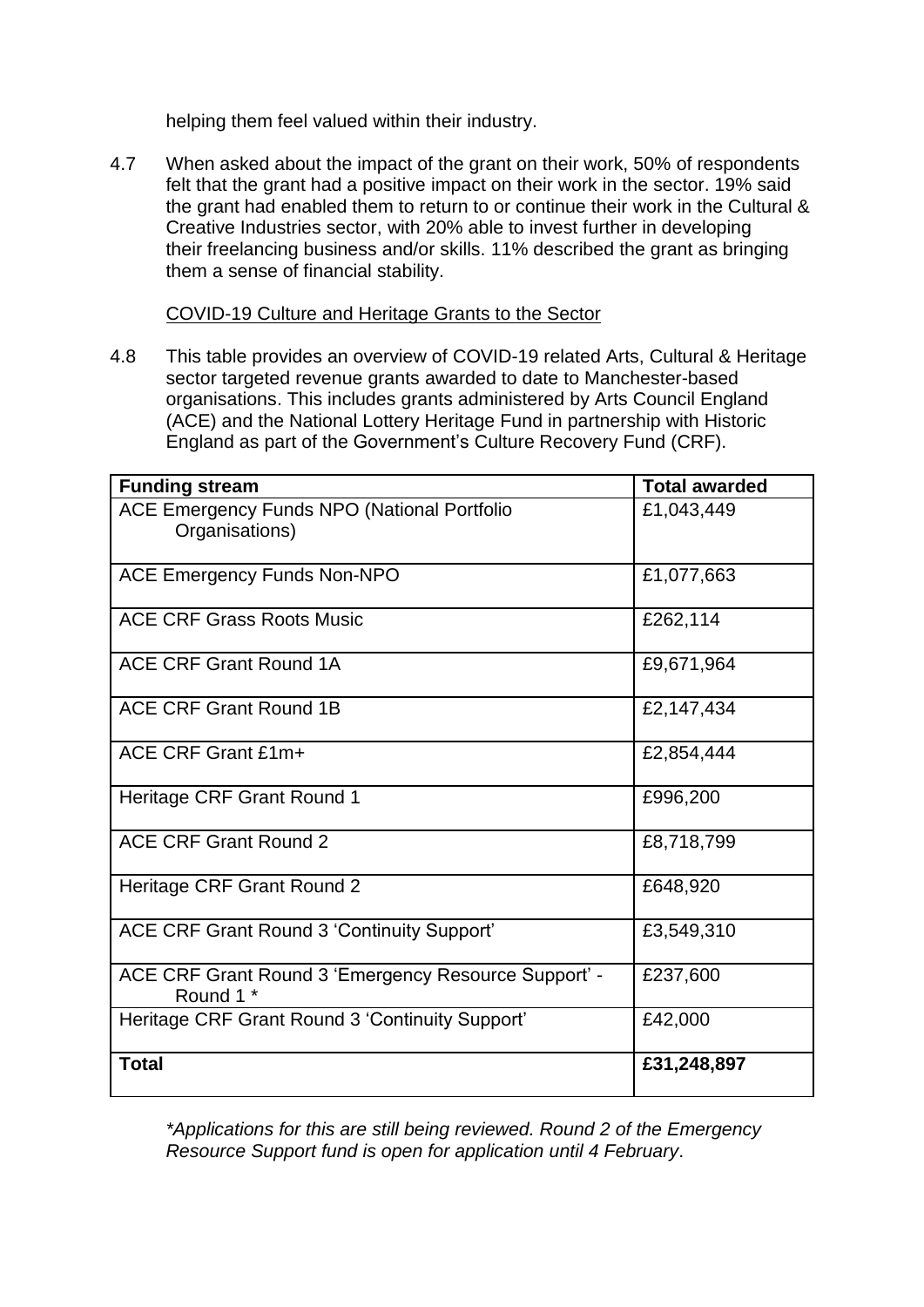4.9 Additional awards from the Culture Recovery Fund were also made to support capital developments impacted by COVID-19 disruption.

## Additional Restrictions Grant

4.10 As part of the discretionary Additional Restrictions Grant funding available for local authorities to distribute to local businesses, the Council established a sub-scheme to support the recovery of Cultural, Entertainment and Convention facilities. Through this scheme a total of £2.34million was awarded to 88 eligible facilities in Summer 2021, with a further £290,829 in top-up grants allocated to 59 of these organisations in December 2021.

## Marketing campaign #HereforCultureMcr

- 4.11 There have been some bold and collaborative initiatives led by the sector to support cultural recovery, notably including a joint marketing and audience development initiative in 2021.
- 4.12 20 cultural organisations in Manchester fundraised collaboratively through their individual Culture Recovery Fund bids and worked with Marketing Manchester to deliver the #HereforCultureMcr joint marketing campaign. This communicated to residents and visitors that the cultural offer was open for business. It went live on 17 May 2021 and ran to the end of August 2021 with a poster, radio and digital campaign aimed at:
	- Welcoming visitors back safely to culture in the city
	- Raising awareness that venues had reopened
	- Communicating the summer programme
	- Reassuring on safety
- 4.13 Research showed that the campaign helped 75% of the 'population' group surveyed and 48% of the 'database' contacts, to report that they felt "comfortable about visiting an arts or cultural venue or event in the near future". Two in five people in the evaluation survey recall the #HereForCultureMCR campaign (which is a very high percentage) – with 17.5% going on to book a ticket. The economic impact of the campaign has been estimated at £2.139 million.
- 4.14 Cultural organisations are drawing on this and other collaborative experiences during COVID-19 to inform future projects. There are plans to apply for joint working within future bids such as via the multi-year National Portfolio Organisation (NPO) funding from Arts Council England.

## **5.0 Zero carbon**

5.1 Cultural organisations in Manchester are leading the way on collaborative working in their response to the climate crisis. Whilst organisations have established carbon reduction strategies to reduce organisational emissions, cultural organisations are also uniquely placed to engage with audiences to encourage behaviour change.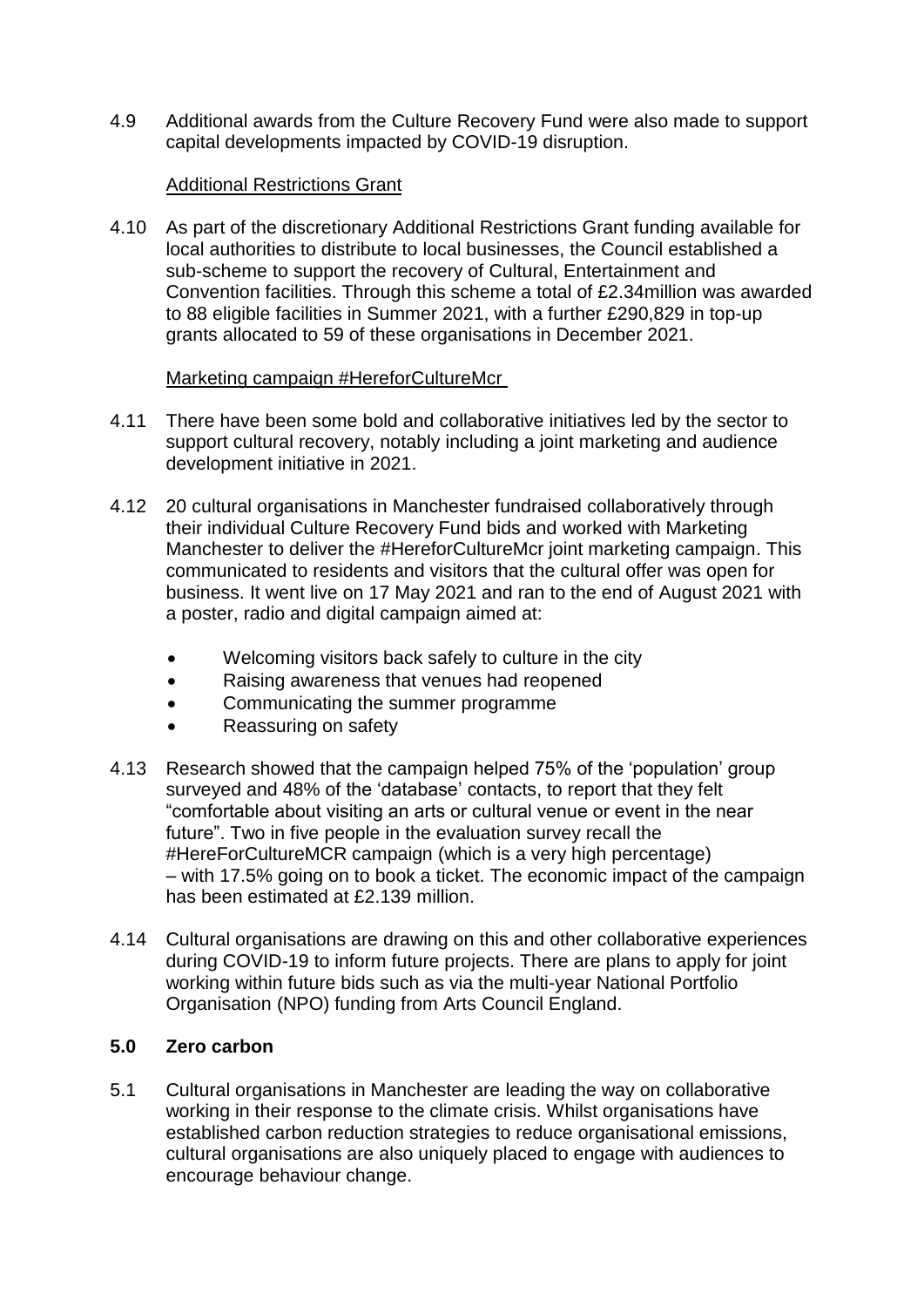- 5.2 Since 2011 the Manchester Arts Sustainability Team (recently relaunched as GMAST), has been in place as a collaborative group for arts, cultural and creative organisations, working to demonstrate climate change leadership and to develop and share resources such as bespoke carbon literacy training. GMAST is a member of the Manchester Climate Change Partnership and has developed a formal response to the city's Climate Change Framework.
- 5.3 During 2021 GMAST completed "C-Change Arts and Culture Leading Climate Action in Cities". This 3-year project enabled the GMAST collaborative model to be shared in detail with five European cities as part of EU's URBACT programme, which supports learning and exchange across cities. The project was led by Manchester City Council and provided the opportunity for the city and the sector to reconnect, to develop their relationship in line with the city's zero carbon target and the Manchester Climate Change Framework.
- 5.4 As part of the C-Change project a new GMAST website was developed. The website hosts a range of resources which were developed for the sector to improve knowledge and understanding on climate action and capacity building. The 'Taking Action' guide is an eLearning tool which aims to support the sector in getting started and developing a response to the climate and ecological crisis. A carbon literacy syllabus and related training were also developed. This includes a virtual training model delivery during the lockdown period, which can be rolled out to volunteers at cultural events in the future. The project also produced a Single Use Plastic at Events Guide which will complement the pack of sustainability guides already produced by the Council's Events team.
- 5.5 Arts Council England have awarded GMAST development funding to explore a future model of collaboration and best practice. This will lead to a refreshed vision and mission, governance and operating model that will better suit the sector and region in its transition to zero carbon. Working with SAIL in Leeds and SHIFT in Liverpool this will include opportunities to align ambitions across the three northern cultural sustainability networks.
- 5.6 The Council's Climate Change Action Plan includes a target to reduce our direct carbon emissions by 50% by 2025. Within Workstream 5: Influencing behaviour and being a catalyst for change, there is an action which commits the Council to "build addressing climate change into the grants to Voluntary and Community Sector organisations and cultural organisations". In 2021 the Council commissioned Julie's Bicycle to support this work - a not-for-profit organisation which aims to support the cultural sector's response to the climate crisis and works in partnership with Arts Council England on an Environmental Programme. Julie's Bicycle undertook a series of consultation workshops with the sector and recommended a framework for future funding requirements. The Culture Team will be rolling out these requirements in 2022 and can report to future meetings on implementation. Additional training and capacity will support the Culture Team to deliver this work.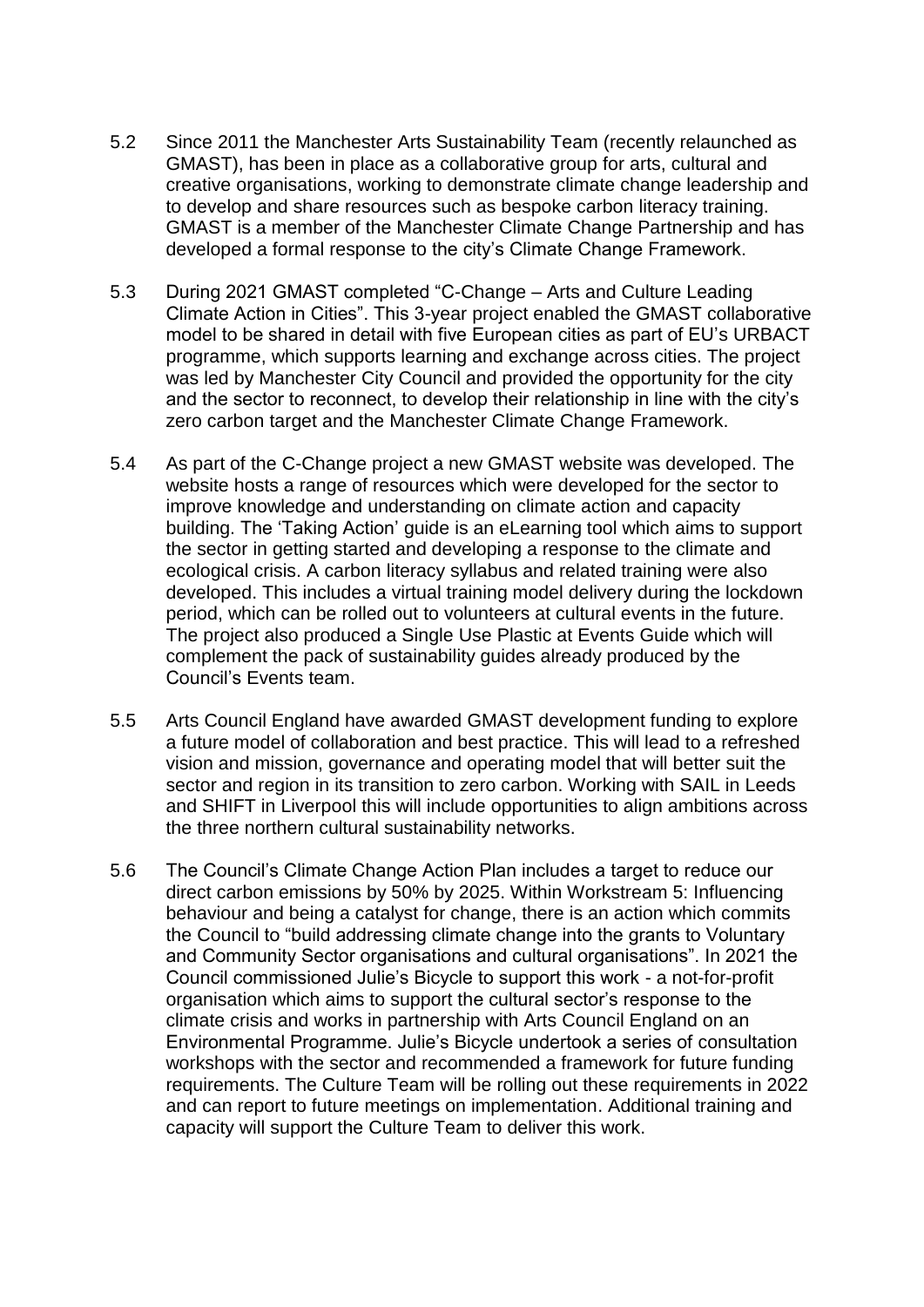5.7 Alongside this work Julie's Bicycle has developed a Zero Carbon Culture Guide for Manchester cultural organisations. The guide will be launched in February 2022 and sets out the Council's expectations and targets; provides a checklist of key actions that can be taken to reduce emissions, and signposts to relevant resources on carbon reduction and carbon literacy training.

# **6.0 Cultural Consortium**

- 6.1 Manchester-based cultural organisations work together on a number of projects and programmes. It is a feature of the cultural ecology in the city which is commended by strategic and funding bodies and the impact and benefits felt;
	- by our residents though work like MADE The Cultural Education Partnership;
	- by people working in the sector though the Greater Manchester Artists' Hub and Manchester Independent Artists' Initiative.
	- though the impact on climate change though the work of GMAST; and
	- economically in the way the sector has supported COVID-19 recovery and city centre visitor confidence.
- 6.2 A Cultural Leadership Group, established in 2015 and chaired by the Director of Culture, has been a key forum for the chief executives of the city's larger institutions to jointly plan and work collaboratively. In more recent years, especially during the pandemic, its membership has developed to be more inclusive of small and medium sized organisations, especially those with a strong participation and engagement focus to their work, and companies and artists leading work to support practitioners and freelancers. The Cultural Leaders Group also connects to a wider set of city partnerships through the Our Manchester Forum.
- 6.3 In Spring 2021, on behalf of the Cultural Leaders Group and with Arts Council support, the Council commissioned a study by consultants The Fifth Sector to undertake a review of how cultural partners can come together through a more inclusive body and approach. There was a strong and urgent desire to improve representation so that the group is more reflective of Manchester's exciting and diverse communities. Cultural Leaders Group members concluded that in order to change, the group needed to be disbanded once a new more democratic and representative entity has been co-designed and established with the wider cultural sector.
- 6.4 The consultants undertook consultation through stakeholder interviews and surveys and reviewed different operational and governance models. The resulting report concluded that a new consortium should be developed in a format inspired by the Age Friendly Manchester model, with an elected board, time-limited roles and a wider stakeholder strategy group.